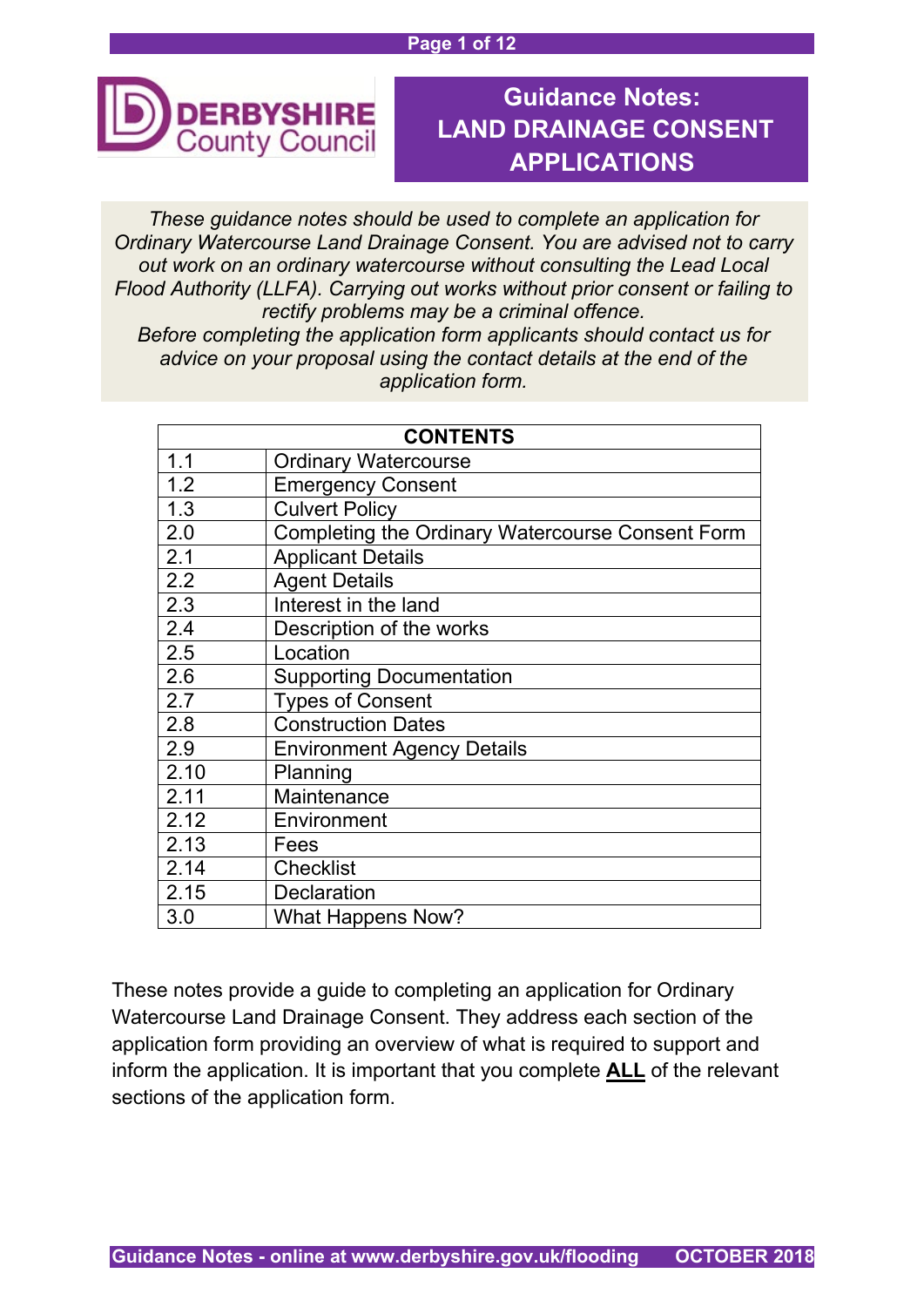# **1.1 Ordinary Watercourse**

The County Council is the consenting authority for works on or within close proximity to ordinary watercourses. The Environment Agency is responsible for distributing permits, under the Environmental Permitting Regulations, for works affecting Main Rivers

Applicants are requested to check the Environment Agency's Main River Maps accessed at:

[https://environment.maps.arcgis.com/apps/webappviewer/index.html?id=17cd](https://environment.maps.arcgis.com/apps/webappviewer/index.html?id=17cd53dfc524433980cc333726a56386) [53dfc524433980cc333726a56386](https://environment.maps.arcgis.com/apps/webappviewer/index.html?id=17cd53dfc524433980cc333726a56386)

If the watercourse is identified on this map then please contact the Environment Agency on **03708 506 506** or **enquiries@environmentagency.gov.uk**

**If the watercourse is not identified then it is likely that it is an Ordinary Watercourse.** 

**NB: Any private ditch, pipe, culvert, sough, drain etc. not managed privately or by a water company is classed as an ordinary watercourse.**

Under Section 23 of the Land Drainage Act (1991) the erection or alteration of any mill dam, culvert, weir or other like obstruction to the flow of an ordinary watercourse requires consent. Under normal circumstances the LLFA have a legal time period of eight weeks to reach a decision for consentable works; irrespective of whether they are temporary or permanent.

# **1.2 Emergency Consent**

If the works you are carrying out are an emergency please contact the Flood Risk Management team.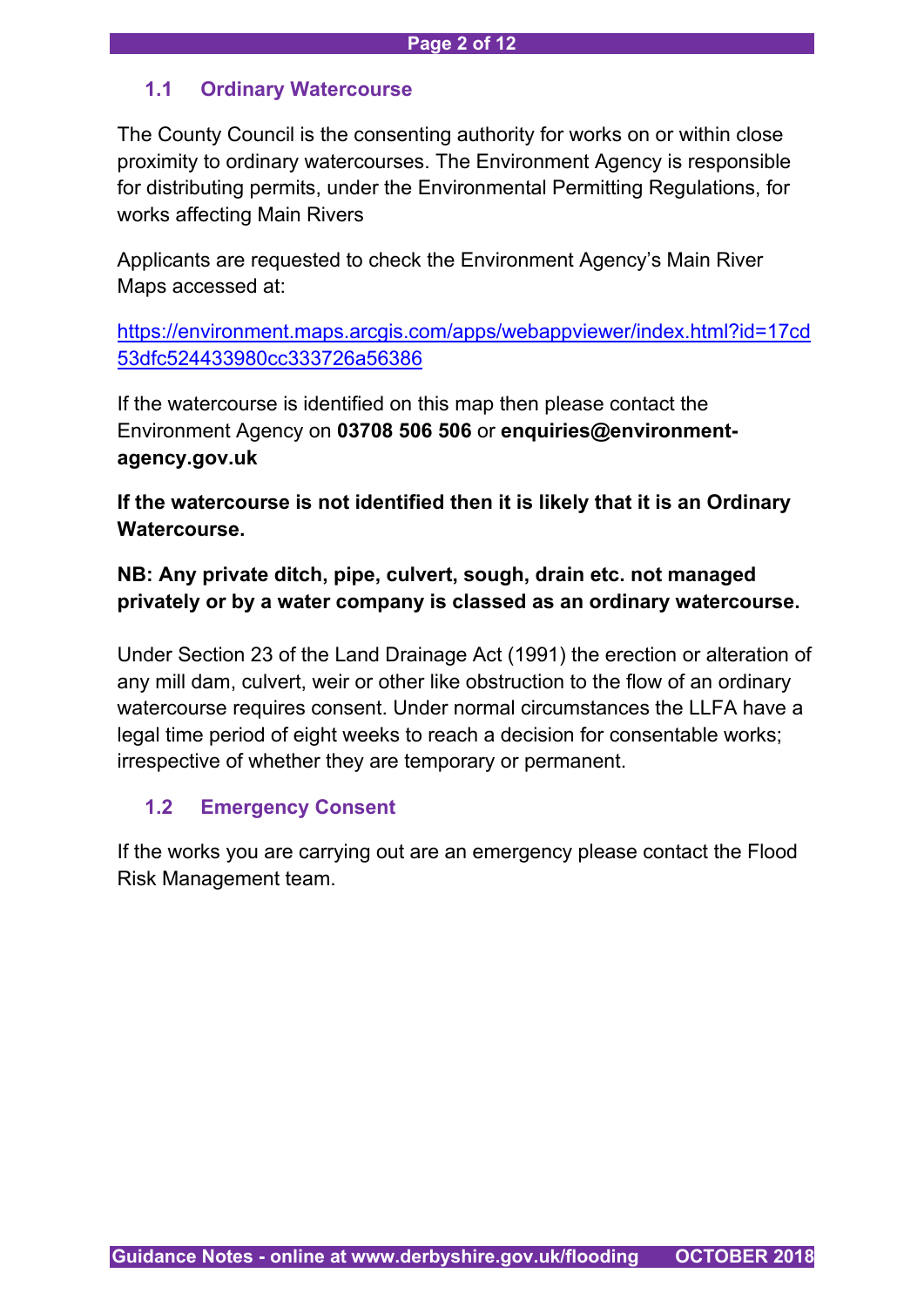# **1.3 Culvert Policy**

The County Council, like the Environment Agency, is generally opposed to culverting of a watercourse due to the adverse ecological, flood risk, human safety and aesthetic impacts as well as other effects which may ensue. The County Council has a responsibility to support the Environment Agency in achieving the objectives of the Water Framework Directive and promote the de-culverting of watercourses across Derbyshire.

The LLFA will consider each application to culvert a watercourse on its own merits, but will only approve a culvert if there is no reasonably practicable alternative or if it is considered that the detrimental effects would be so minor that a more costly alternative could not be justified.

If you wish to culvert a section of open watercourse you will be required to provide additional technical supporting information, this will involve providing hydraulic calculations (design flows, tail water levels, barrel dimensions, headwater elevations etc), extensive drawings and may involve a Water Framework Directive assessment.

More information can be found in our Culvert Policy available online:

# **[www.derbyshire.gov.uk/environment/flooding/strategy](http://www.derbyshire.gov.uk/environment/flooding/strategy)**

## **2 Completing the Ordinary Watercourse Consent Form**

## **2.1 Applicant details**

Please complete this section with the details of the individual, organisation or company applying for consent.

# **2.2 Agent details**

You can nominate someone other than the applicant to act on your behalf e.g an agent or consultant. Leave blank if not applicable. **If you complete this section, we will send all correspondence to this contact.**

## **2.3 Your interest in the land**

We need to know what interest you have in the land where the works will be carried out (for example, whether you are the landowner or tenant). If any work will be carried out on land that you do not own, you will need permission from the landowner.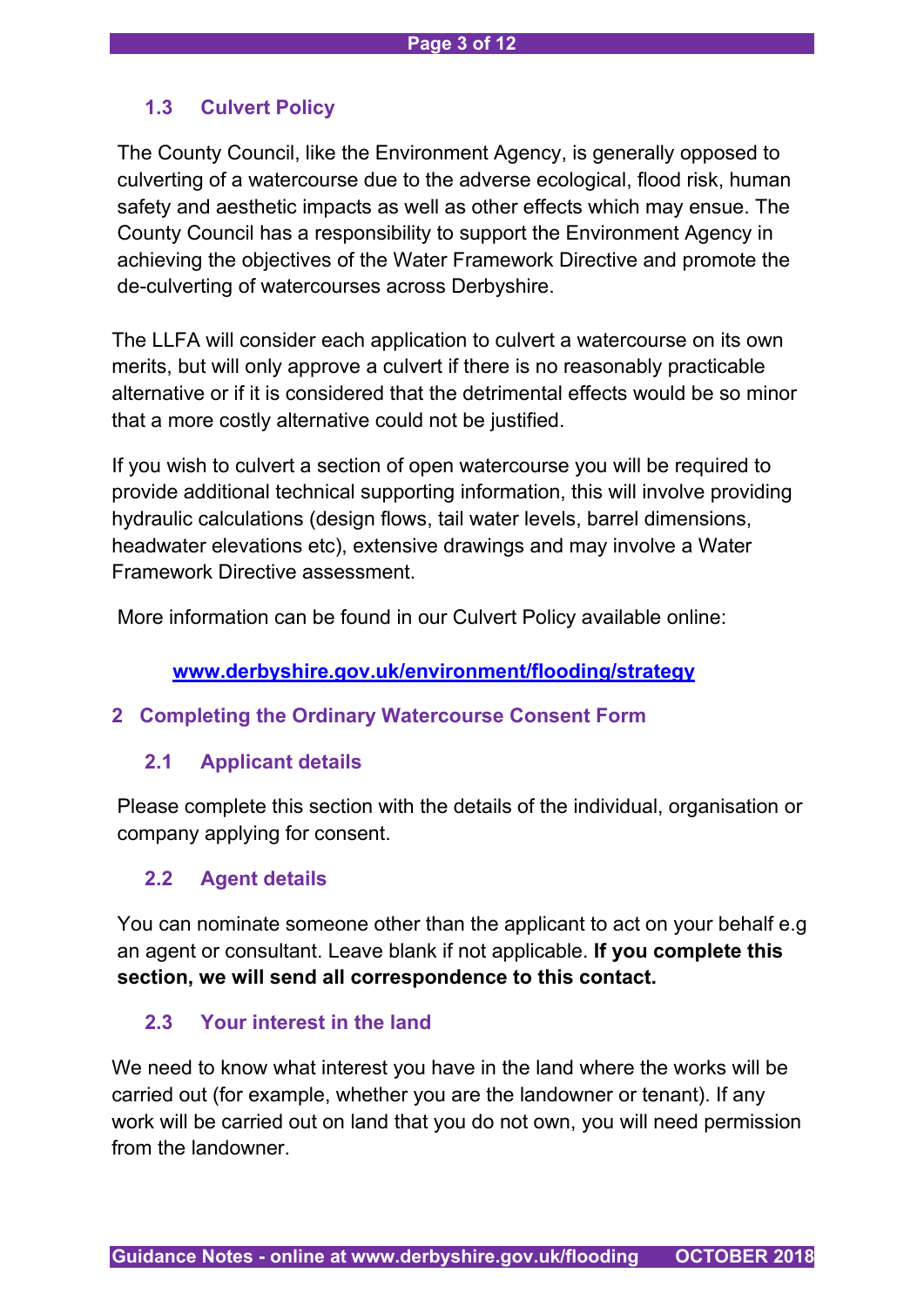# **2.4 Description of the proposed works**

This part of the application form requires a clear, but brief description of the proposed works.

- It is important that you accurately describe the proposals in your application.
- Please tell us the purpose of the works and the number of structures you need consent for, preferably in a bulleted list.

A full and detailed description of the works and the phases of construction should be included as part of the method statement (required in Section 7).

# **2.5 Location of the proposed works**

We need to be able to easily identify where the proposed works will be carried out. The easiest way to find a location is for the applicant to provide details, the nearest address or postcode in addition to the details below:

- The location of the site;
- The name of the watercourse; and
- The easting and northing of the site.

# **2.6 Supporting documentation**

You need to provide us with a copy of all relevant plans, drawings, and calculations etc. that describe the proposals. These should ideally be submitted electronically (in pdf format) but can be in hard copy. The drawings must be no larger than A3 size.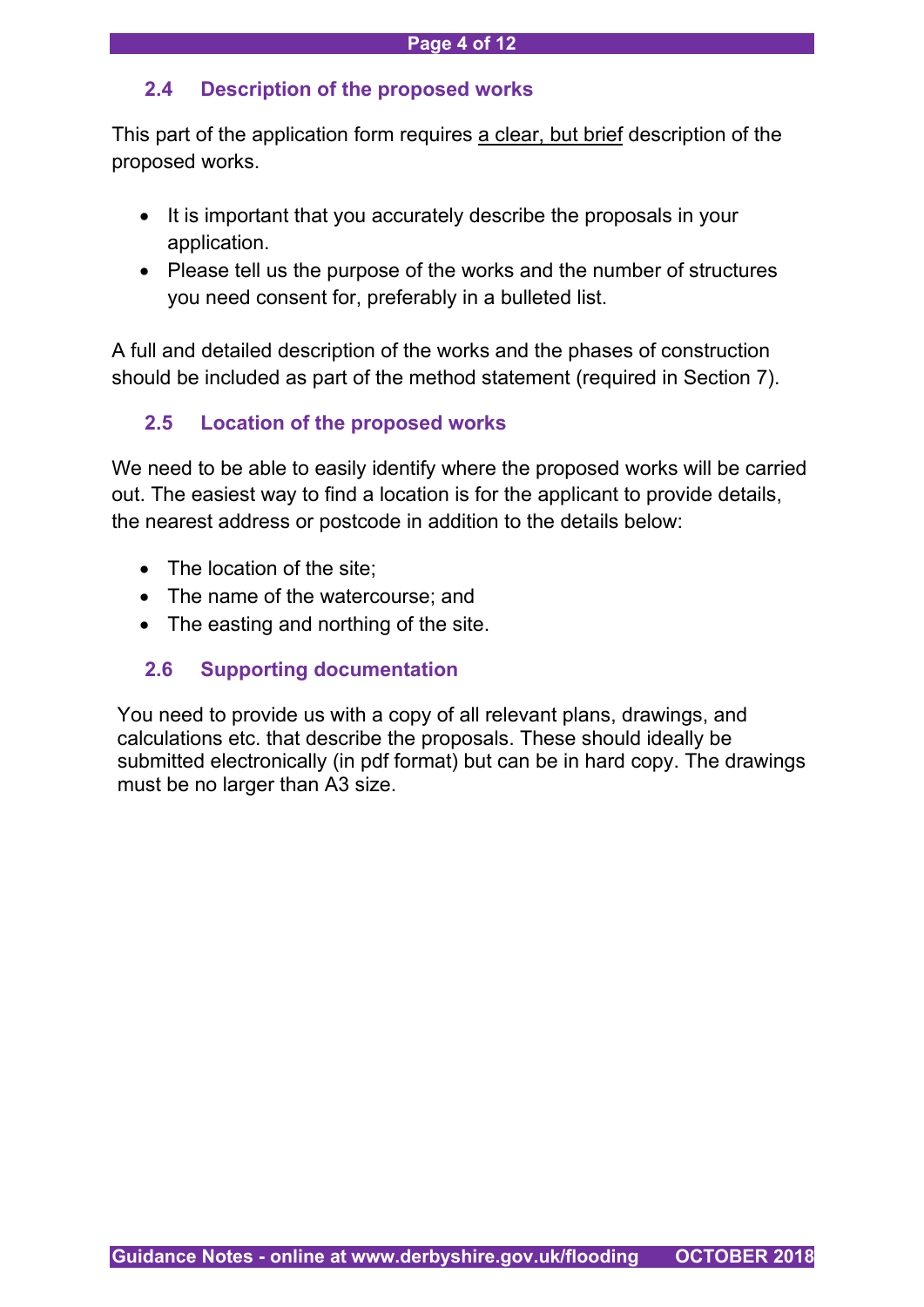#### **Page 5 of 12**

## **Location Plan:**

| <b>Example Map</b>                                                                                                     | <b>Explanation</b>                                                                                                                                                                                                                   |
|------------------------------------------------------------------------------------------------------------------------|--------------------------------------------------------------------------------------------------------------------------------------------------------------------------------------------------------------------------------------|
| Shaft<br>Mary'<br>Field Farm<br>Wenslev<br>Thorntree<br>The Green<br>obby Farm<br>(d s)<br>Path<br><b>Wensley Dale</b> | This Location plan is at an appropriate<br>scale, clearly shows the general location<br>of the site, includes general features,<br>road names and identifies the<br>watercourse or other bodies of water in<br>the surrounding area. |
|                                                                                                                        | An outline of the site boundary alone is<br>not useful if there are no identifiable road<br>names or features identified.                                                                                                            |

#### **Drawings:**

Drawings should simply show the existing and proposed features, they can be annotated to provide extra detail such as materials, flow levels, dimensions and any additional details relevant to the works.

The plan should be drawn to an appropriate scale, which must be clearly stated. The minimum drawings required are listed below:

- Existing arrangement.
- Proposed arrangement.
- Temporary works.

We welcome any additional drawings which you feel are relevant to the temporary and/or permanent works.

**Please note: All drawings must include a unique reference number.**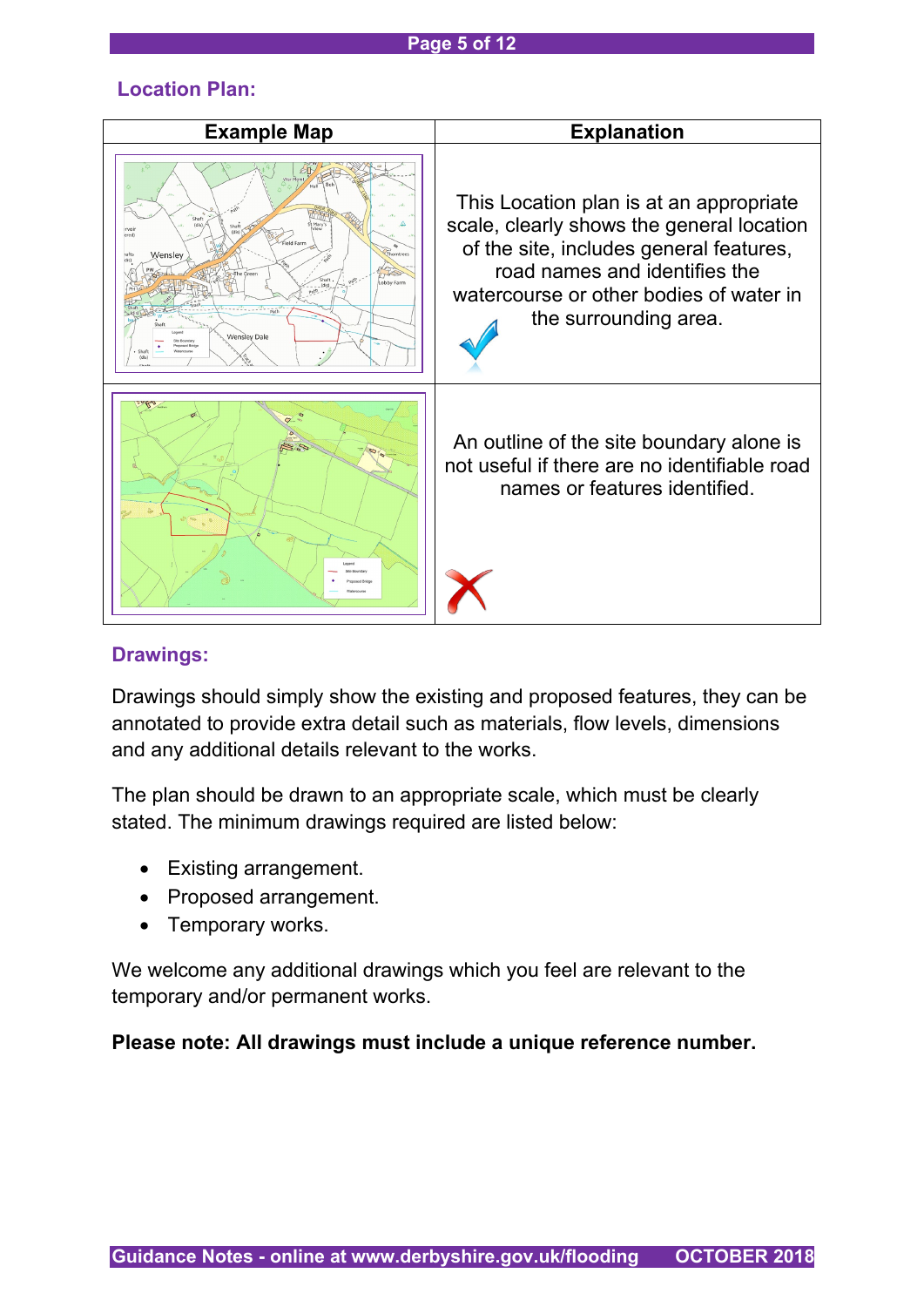## **Existing arrangement:**

You must provide a plan of the site showing:

- The existing site, including any watercourses.
- Ideally both plan and cross sectional views.
- The position of any existing structures which may influence the local river environment, such as dams, weirs, bridges, ways of crossing the watercourse, embankments, outfalls etc.



## **Proposed arrangement:**

You must provide a plan of the site showing the general arrangement of the proposed site after the works have taken place, to include:

- Direction of flow.
- All permanent structures within the watercourse (temporary structures should be submitted separately).
- Ideally plan and cross sectional views.
- The location of any proposed service pipes or cables which may affect the future maintenance of the watercourse.
- In the case of dams, weirs or other obstructions, a plan showing the extent of the water impounded (held back) under normal and flood conditions so that we can assess the possible effect on land next to the watercourse.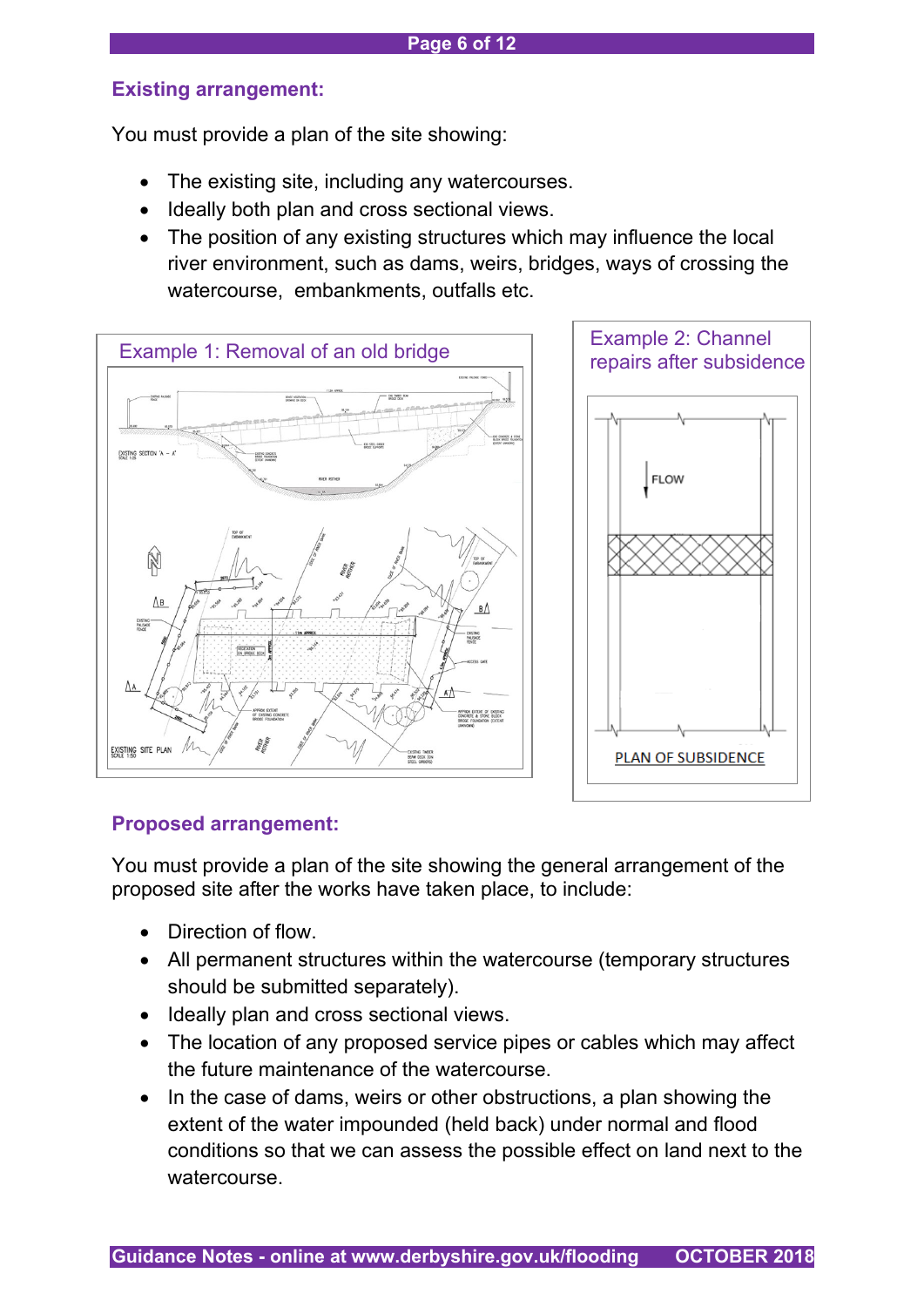#### **Page 7 of 12**



## **Temporary structures drawing:**

If temporary works are proposed we require a separate drawing to show how the temporary works affecting the watercourse will be carried out. This drawing should include:

- Direction of flow.
- All temporary structures and their location in the watercourse.
- Ideally plan and cross sectional views of the structures.
- The over-pumping arrangement (if applicable).
- Details of any tree, shrub, hedgerow, pond or wetland area that may be affected by the proposed works.
- Phasing of the temporary works if they are likely to change during the construction period.

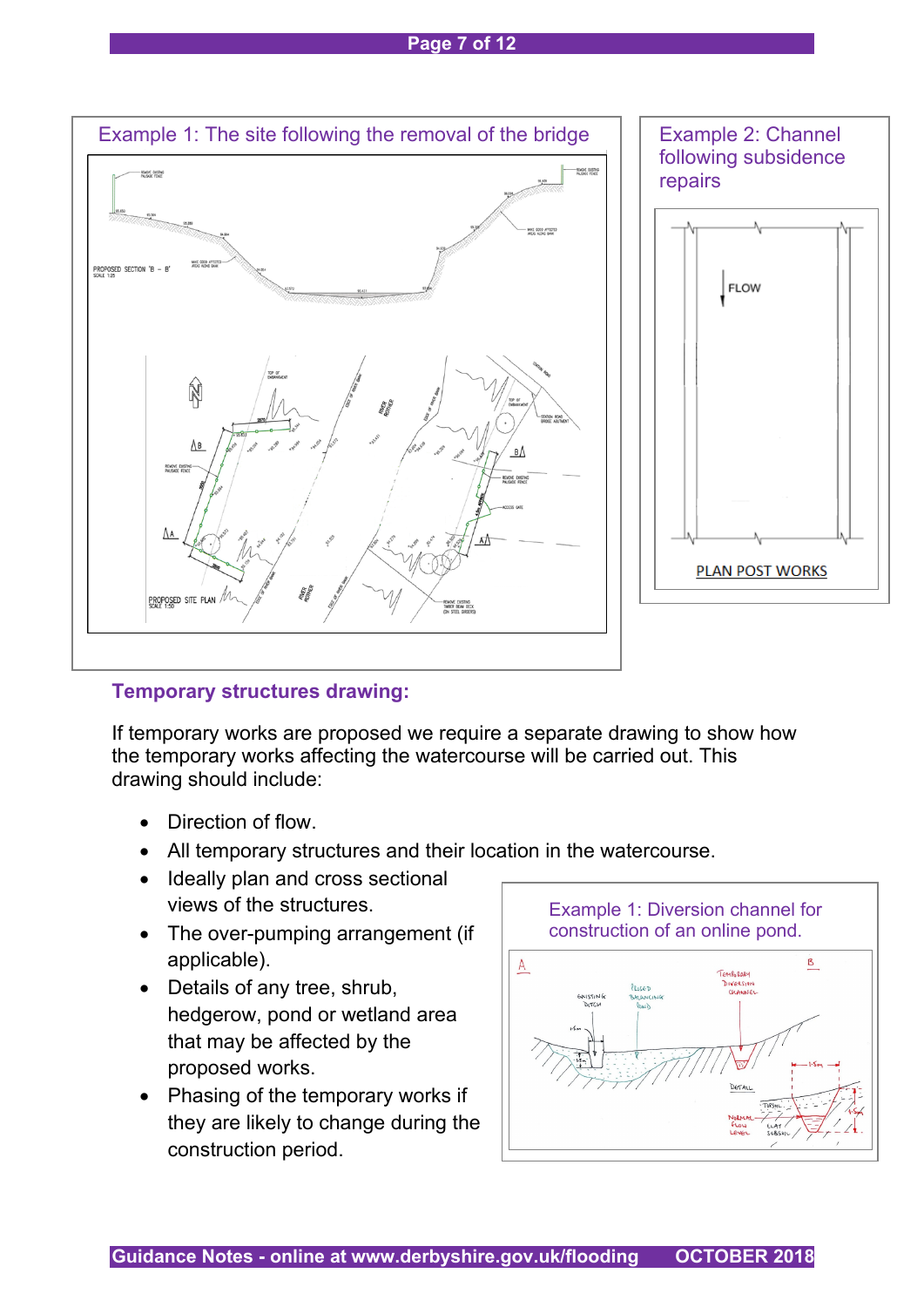#### **Page 8 of 12**



#### **Method statement:**

A Method Statement details how works will be undertaken during the construction phase to prevent harm to the surrounding water environment. The details a Method Statement contains will vary from scheme to scheme, and from site to site. There is often a confusion that a Method Statement needs to be a multi-page document detailing risk assessments and health and safety procedures. This is not the case.

Often a Method Statement can be a simple set of bullet points detailing how the works will be carried out. In some instances we may require more detail. However, we do not require extensive health and safety information. The Method Statement should refer to relevant pollution prevention guidelines and detail how the surrounding water environment will be protected during the works.

The Method Statement should be site specific and not generic. The statement should include the construction sequence and how it is planned to undertake the works causing minimum disruption to the wider water environment.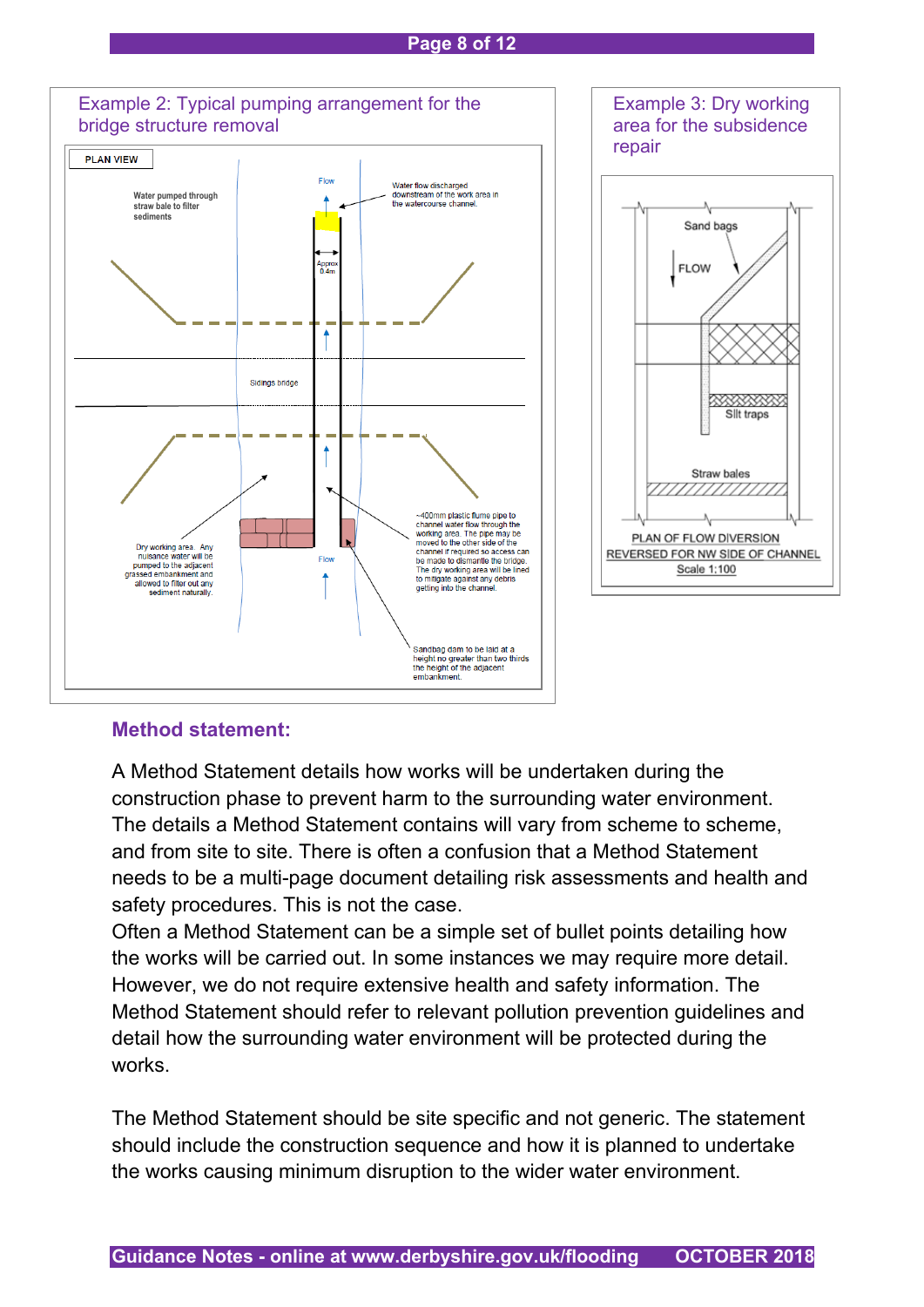#### **Page 9 of 12**

## **Things to think about when writing your method statement:**

- How construction will take place start to finish?
- How will sediment be controlled at each stage?
- How will pollution of the watercourse be prevented at each stage?
- Do you have a contingency plan if heavy rainfall is expected?
- How will environmental hazards be controlled? E.g. fuel spills



• Have you consulted your contractor, ecologist or other partners to ensure the method statement is achievable?

# **Ecological report (if applicable):**

It is an offence to undertake works which adversely affect any legally protected species or habitat without appropriate mitigation measures in place.

Where there is any potential for the existing habitat of protected species (for example great crested newt, native white clawed crayfish, water vole, bats or otter species) within close proximity to any works to be affected, it is the applicants responsibility to seek the advice of a competent ecologist prior to submitting an application and starting works on site.

If the location of the works is within close proximity to a Site of Special Scientific Interest (SSSI) we are required to consult Natural England as part of the consenting process.

We check the application alongside County Council held data pertaining to ecological records. If an ecological record is within a close proximity to the proposed work the applicant will be required to carry out an ecological appraisal. If you have already carried out an ecological appraisal please submit this with the application.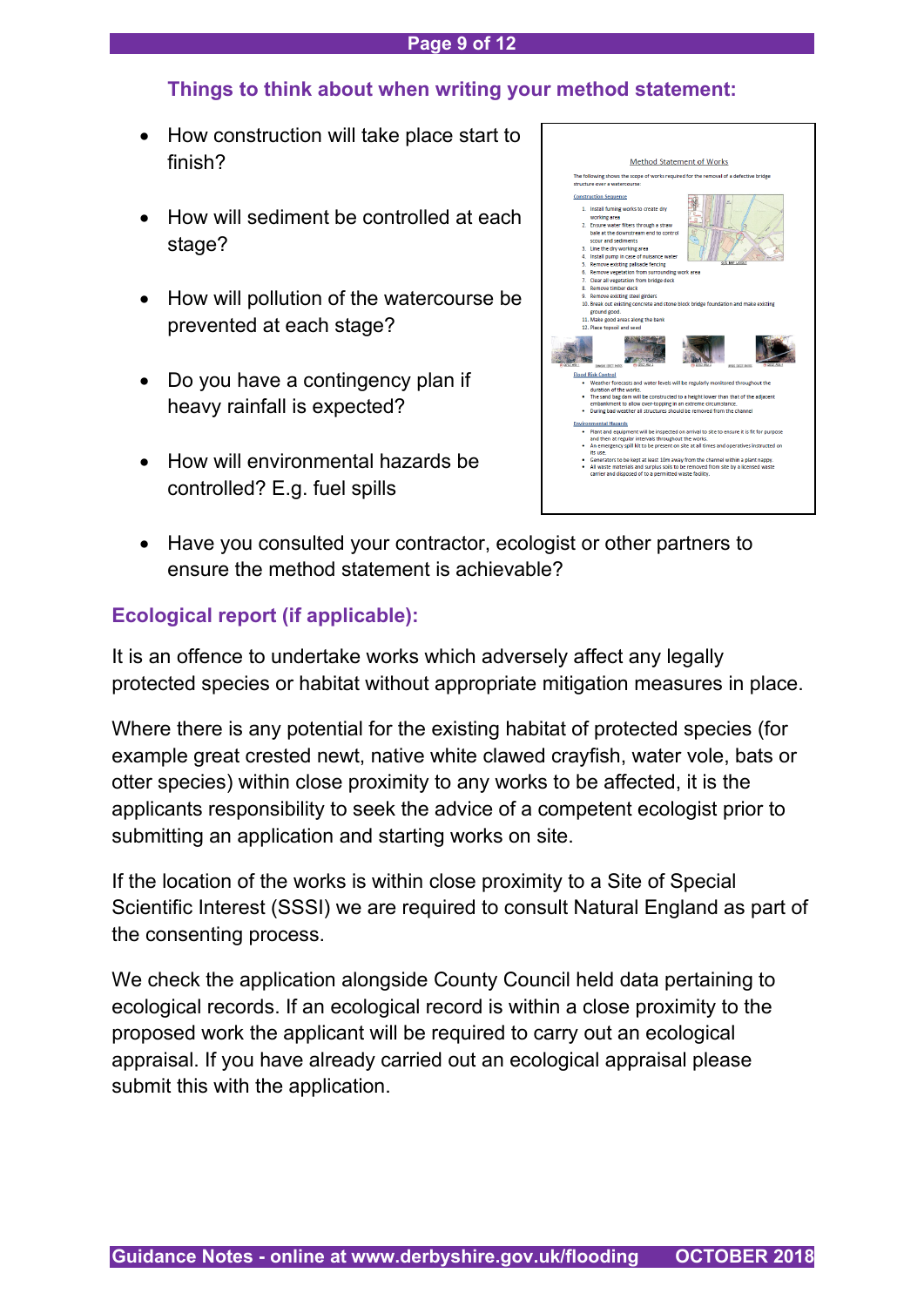#### **2.7 Type of consent - Permanent / Temporary.**

Please submit a separate application for each structure, whether it be for permanent or temporary works.

Temporary works can include, for example, scaffolding, cofferdams (watertight enclosures) across a watercourse, sandbag structures to create dry working areas, straw bales within the watercourse or temporary diversions of water while construction or maintenance work relating to permanent consent is carried out.

For more information about what is classified as temporary works please contact the Flood Risk Management team or view our **Cross Sections for Consent Activity Guidance Notes.**

#### **2.8 Construction dates**

We need to know when you are proposing to carry out the work and how long you think it will take. When you are planning the work you need to make sure that you have allowed enough time for us to consider your application.

## **2.9 Environment Agency and other relevant consultee interests**

Please tick the appropriate boxes. If you answer, yes, to any of the questions, you may need extra licenses or consents from the Environment Agency before you start work. You should make sure that you have enough time to acquire the approvals you need before you start work.

#### **2.10 Planning approvals**

Please provide details of any planning permissions you may have or are applying for relating to this proposal.

You should check with the Local Planning Authority, usually your Borough / District Council whether you require planning consent for the works you are proposing.

#### **2.11 Maintaining the structure (works subject to consent)**

We need to know who will be responsible for maintenance both during construction work and after the work has finished.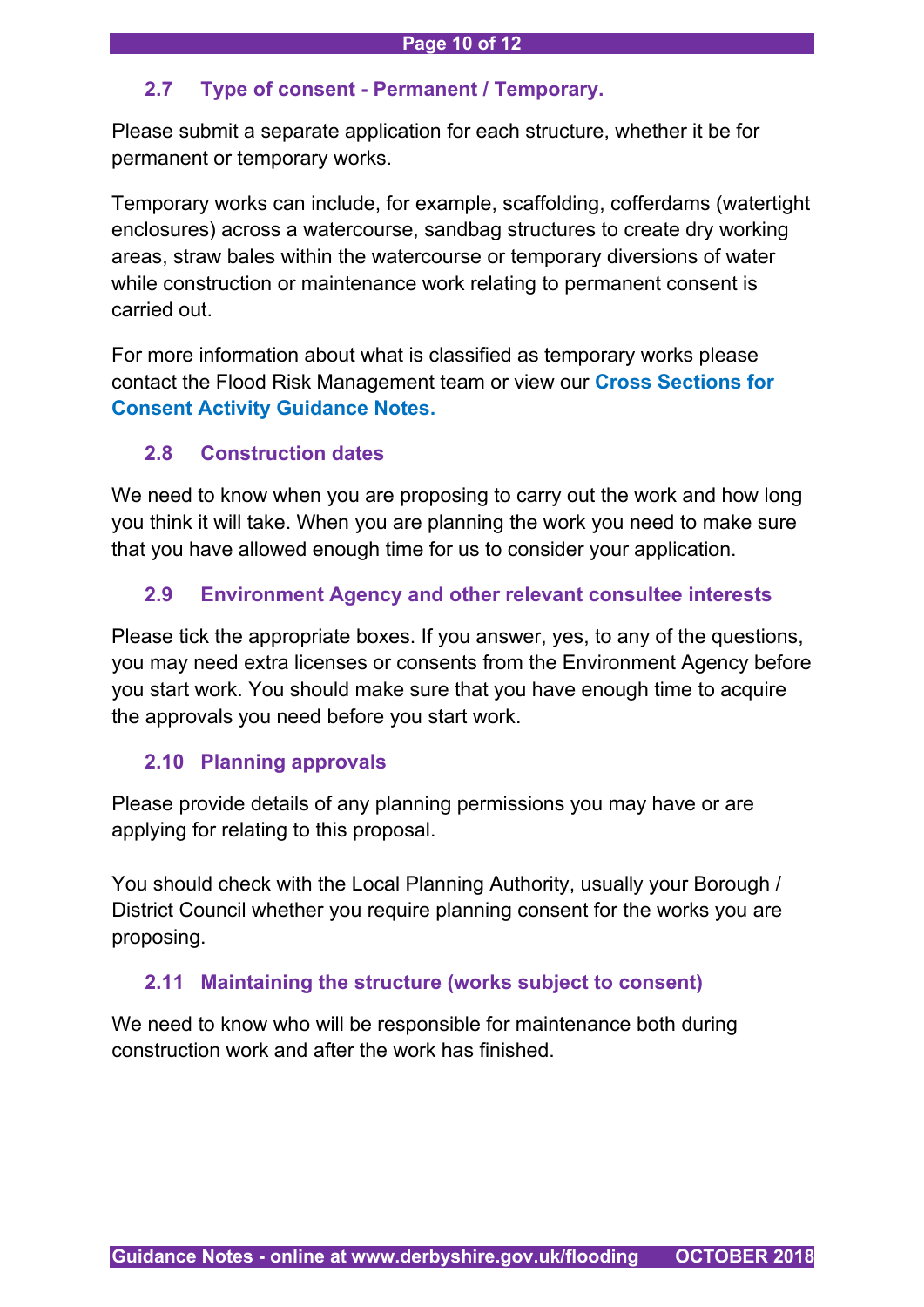## **2.12 Effects on the environment**

We must consider the environmental effects of your proposal to ensure that there are no negative impacts on the wider environment.

Under the European Habitats Regulations, Natural England must be consulted to ensure that any proposed works do not have a direct or indirect negative effect on any site specified in the regulations, including:

- Sites of Special Scientific Interest (SSSI's)
- designated Special Areas of Conservation (SACs);
- Special Protection Areas (SPA's);
- Listed RAMSAR sites, etc.

If your site falls within, is next to or is linked to a nature conservation site (as described above), please contact us as soon as possible to discuss your proposals before you submit your application.

As part of the application process your proposals are assessed for compliance with the Water Framework Directive objectives. No activities or works should deteriorate the status of any nearby watercourse as the main objective of the Water Framework Directive is to prevent deterioration in 'status' for all waterbodies.

You may wish to contact Natural England and/or the Environment Agency to seek further information.

# **2.13 Fees**

The legislated fee for Land Drainage Consent is £50 per structure or obstruction. Payment of the fee will be sought once your application has been received and validated by the Flood Risk Management team.

There are several ways to make a payment, and further information with regards to this can be found in the application form.

# **2.14 Checklists**

Please tick the relevant documents in this section so that we know what documents you are submitting.

# **2.15 Declaration**

By signing this section you are declaring that, as far as you know, the information you have provided, including the map and any supporting documents, is true. We will not accept an unsigned application.